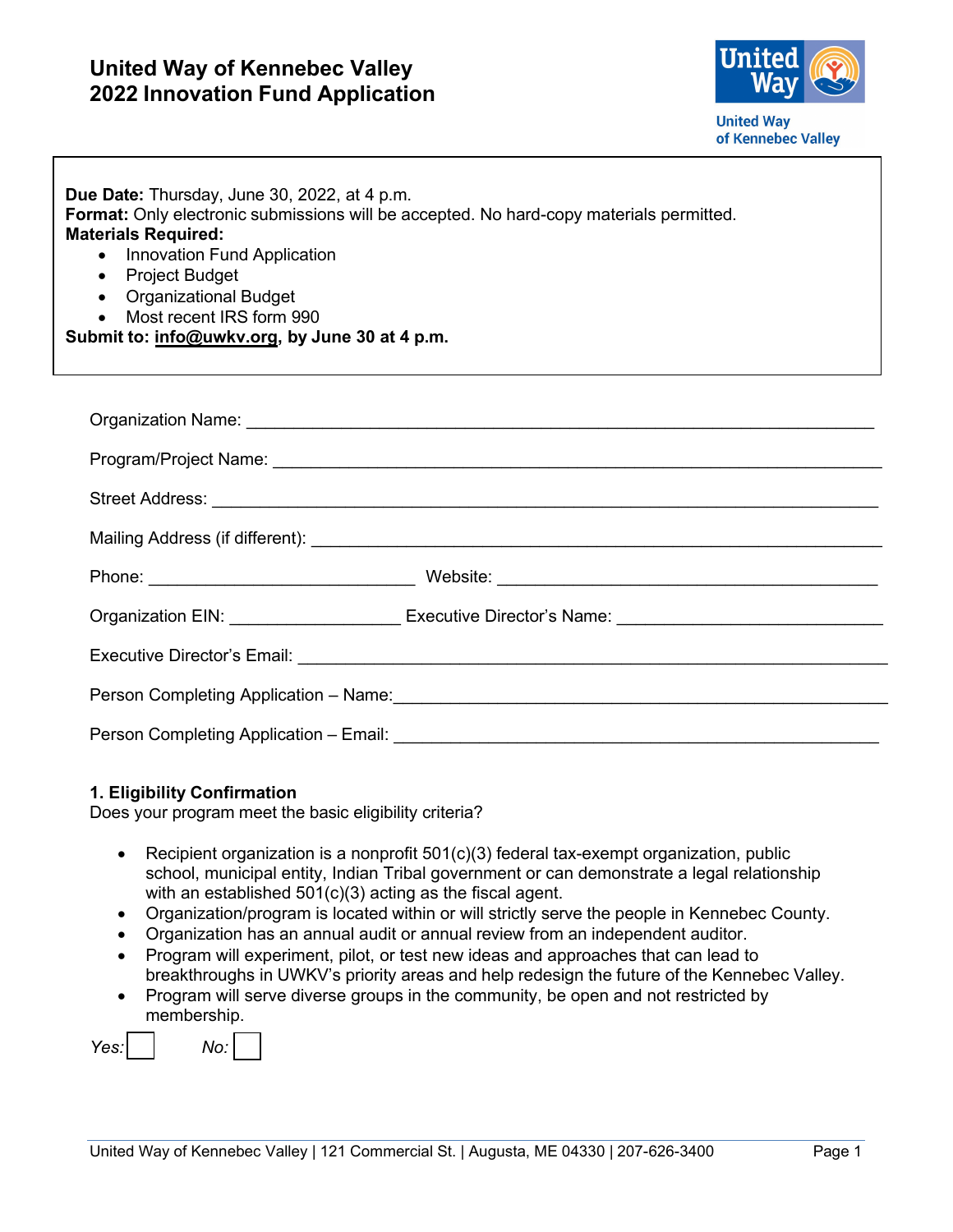**2. Dollar Amount Requested (\$10,000 min; \$30,000 max)**

**\$** 

3. Provide a brief overview of your project and the problem it will address.

4. How is your proposed project innovative for our community?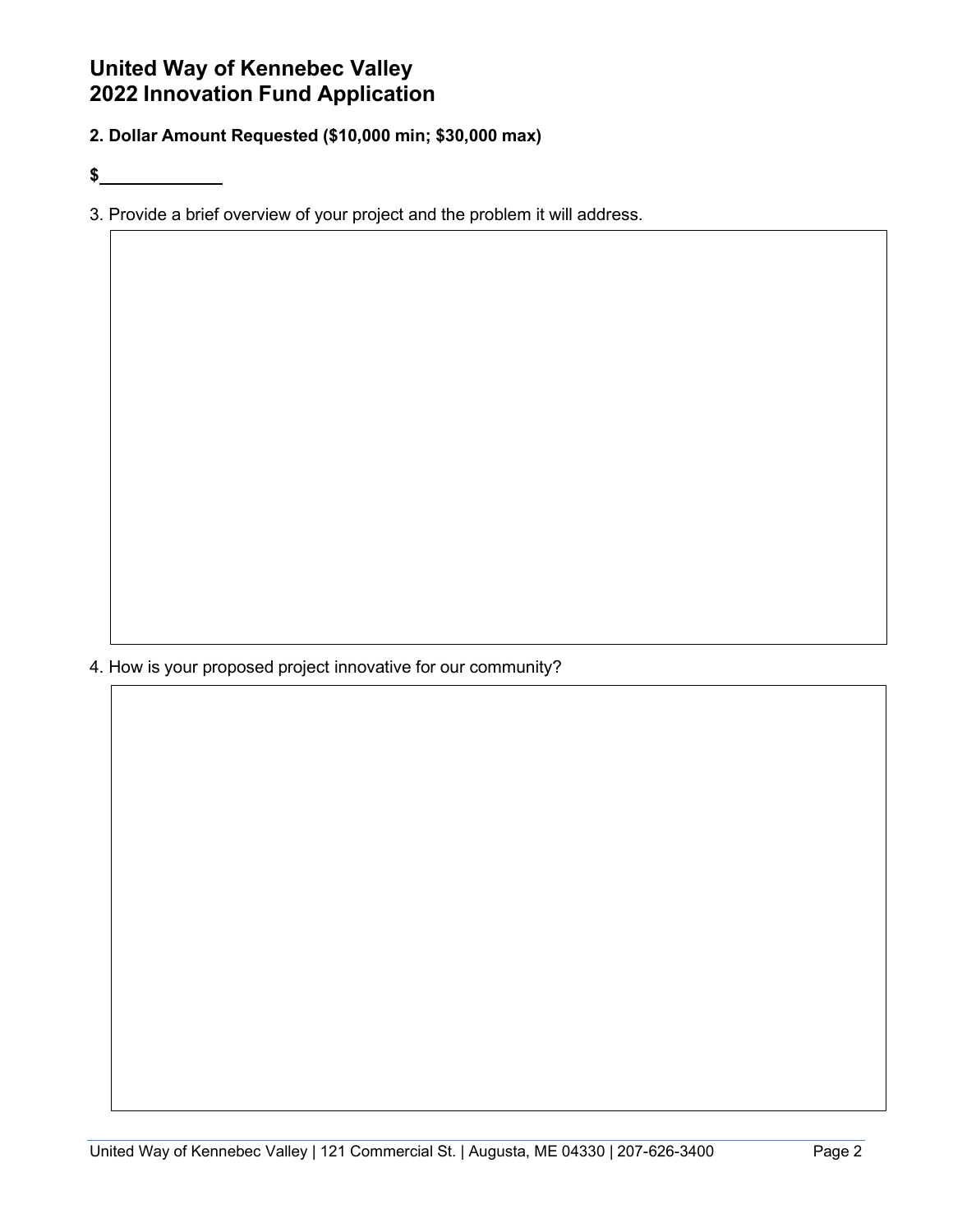5. Define project outcomes and how you will measure progress toward those outcomes.

6. What are the risks associated with this project, and how will you mitigate those risks?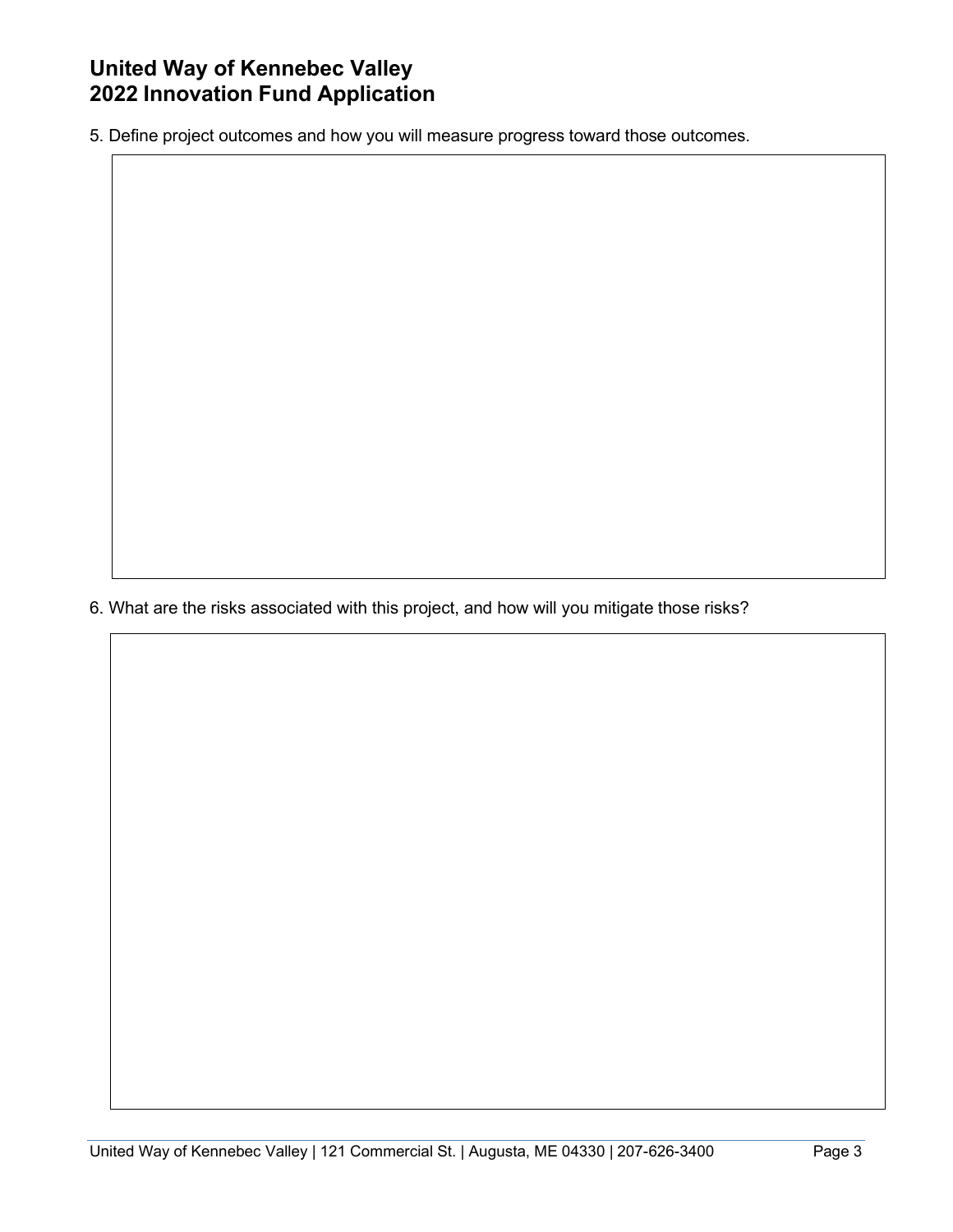7. Provide a timeline of projected milestones and deliverables. (Please clearly define whether you are proposing a one- or two-year timeline.)

8. How might you sustain this project beyond the grant period?